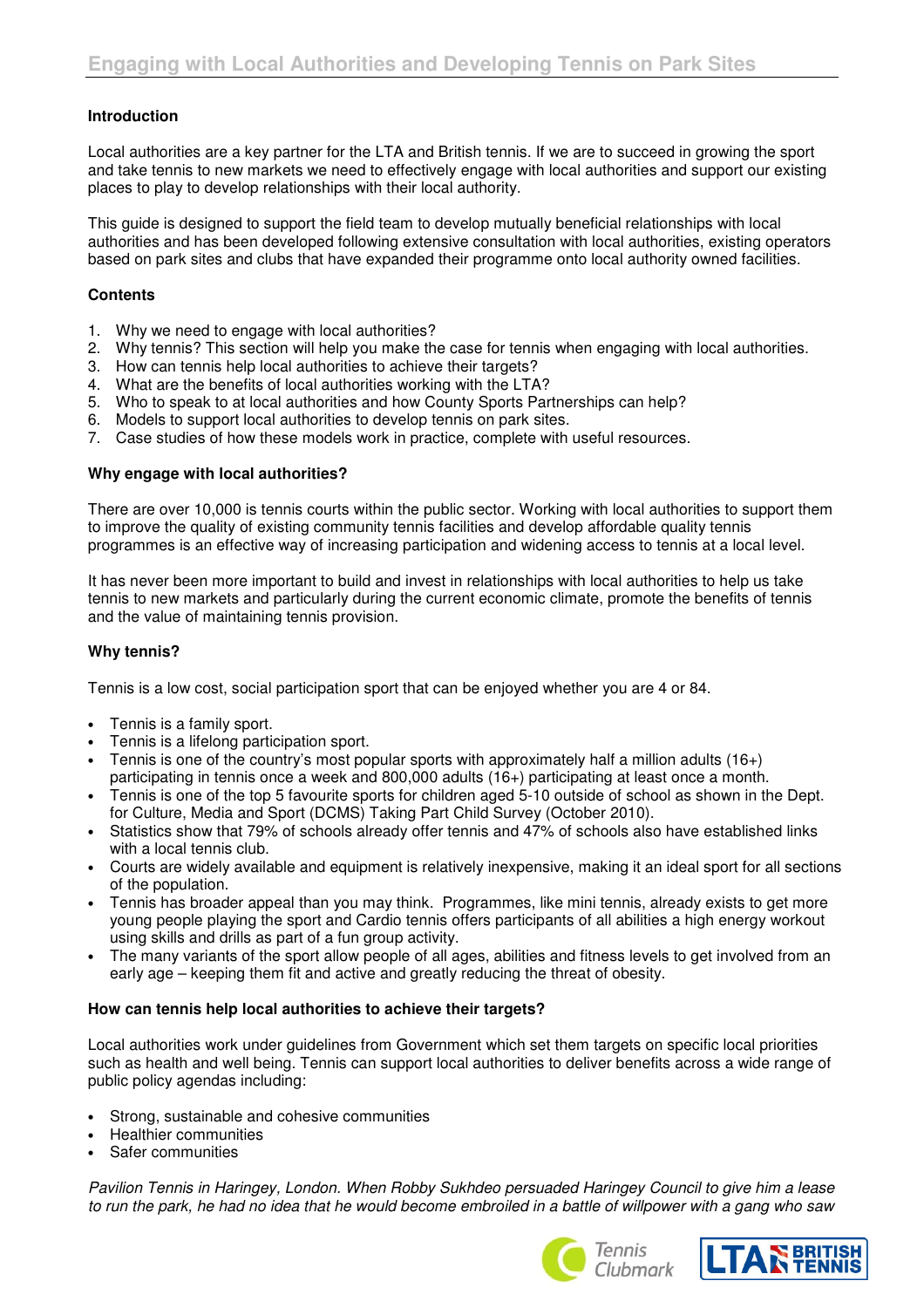it as their territory, thus making the park a 'no-go' area for locals. Despite weeks and months of disgruntled teenagers vandalising the tennis courts, Robby persevered and eventually smoothed relations with gang members to a degree where they began working for him as tennis leaders and café staff. Now many of the former gang members have left Robby as well adjusted members of society to move on to full-time employment with references supplied by Robby.

Today the park is home to a thriving tennis club. Robby's good work has resulted in the LTA providing capital funding to provide 6 floodlit courts. Crime stoppers have applauded Robby's work and expressed an interest in working with him to further help the young people in the area.

# **What are the benefits of local authorities working with the LTA?**

The LTA can support local authorities to achieve their targets by:-

- Facilitating the development of high quality programmes on park sites to engage the local community and support them to become more active.
- Helping bring back into use existing facilities, leading to their increased use and improving the safety of the parks in which they are situated.
- Providing opportunities for training and volunteering. The Level 1 Coaching Assistant qualification provides a great opportunity for people to start on the coaching pathway. British tennis also has a comprehensive volunteering network providing opportunities for people of all ages to gain new skills and experience.

Support provided by the LTA includes:-

- Local support and expertise.
- Ability to link existing community tennis clubs to local authority facilities.
- Models for developing tennis programmes on park sites.
- Case studies demonstrating how the models work in practice.
- Capital and revenue funding to bring projects to fruition.

### **Who to speak to at local authorities and how County Sports Partnerships can help?**

There are 424 local authorities (councils) in England and Wales and 32 local councils in Scotland. Single tier (or unitary) authorities manage all services in the local area, including parks and sport. All councils in Scotland are single tier authorities, as are all London boroughs and many towns and cities across England and Wales. Elsewhere the management and delivery of services is split between county councils and district councils. In most two tier areas, district councils will oversee parks and sports.

To find details of local authorities in your area visit: http://bit.ly/localauthority.

### **Local authority structure**

Local authorities are made up of elected representatives – local councillors, who represent a specific/certain area within the borough – and officers, council employees who are tasked with advising local councillors and implementing council policy. The party which has the most councillors runs the council, although many authorities are run by a coalition or minority administration.

### **Who to speak to**

In dealing with sports issues, the best place to start is to find out which officer deals with the provision of sports and sport facilities and which councillor is responsible for sports issues – this person is called the portfolio holder, cabinet member or lead member. These will vary from local authority to local authority but will be probably be called something like: Portfolio Holder for Culture, Cabinet Member for Environment, Lead Member for Community Well-being or Executive Member for Adult Services.

If you are in any doubt, just contact your council and ask who the relevant officer and relevant councillor are. You should contact both the officer and relevant councillor separately. The officer will be able to discuss the issues around local sport provision with you.

The councillor responsible for sport and parks should be kept up to date on these discussions. In some local authorities the provision and management of sports and leisure has been given to a trust or private delivery



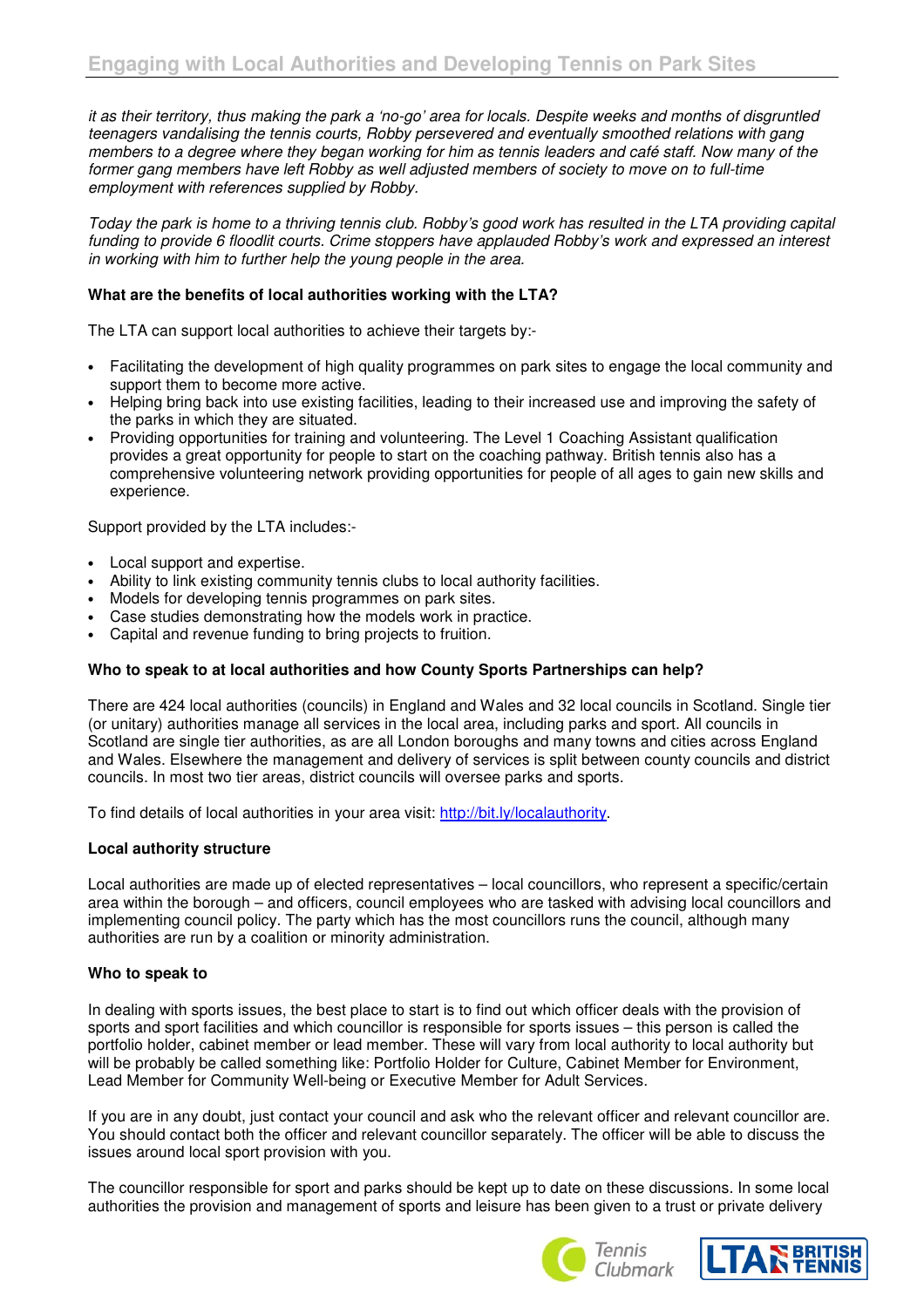body (although sport policy may still be dealt with by the council). Again, the relevant officer will be able to identify the best contact.

You should also find out which ward the facility or place to play, is in and contact the local councillor or councillors (depending on the structure of the council, a ward can be represented by between one and three councillors). Local councillors can often be your most vocal champion – though their influence will vary greatly depending on who they are.

# **Role of County Sports Partnerships**

Developing effective relationships with your CSP NGB officer can support you to engage with local authorities. A key part of the remit of CSPs is to support NGBs to engage and broker relationships with local authorities. Engaging with local authorities and supporting the development of programmes on local authority sites should form a key component of your regular conversations with CSPs.

#### **Models to support local authorities to develop tennis on park sites**

There are 2 main types of venue for tennis participation – clubs and parks. Whilst both are important to the success of British tennis the perception of the venue and opportunities provided can differ significantly.

| <b>CLUB</b>                  | <b>PARK</b>              |
|------------------------------|--------------------------|
| Members ONLY                 | Accessible               |
| Intimidating for non players | FUN, Knockabout, Laugh   |
| Formal                       | <b>Informal</b>          |
| Structured                   | <b>Flexible</b>          |
| <b>Professional Coaches</b>  | No Instruction           |
| Progressive Programme        | No Progression           |
| Expensive                    | Cheap                    |
| Dress Code                   | <b>T-shirt, Trainers</b> |
| Etiquette                    | Anything goes            |
| Leagues and Teams            | <b>Fun Matches</b>       |
| Managed by Tennis People     | <b>Council Operated</b>  |

It is clear that many of the characteristics listed above are perceptions….in many instances this is what determines a persons' choice of activity and attitude towards it.

If we are to widen access to tennis we need to deliver high quality tennis opportunities within both settings. If we can align the two by supporting clubs and parks to work in partnership, this will enable each side to bring their strengths and reaps the benefits.

### **What do we know about existing successful park sites?**

There are 2 basic models used to set up and run successful tennis programmes at park venues:

- 1. An existing club expands its programme onto a local park site(s).
- 2. Entrepreneurial coach sets up a programme at a park site arrange a lease with the local authority.

### **What are the costs of each model?**

### **1) An existing club expands its programme onto a local park site(s)**

The table below sets out the costs associated with an existing club expanding its programme onto a park site.

| <b>Key Requirement</b> | <b>Description</b>                                                         |
|------------------------|----------------------------------------------------------------------------|
| Registration           | The club would need to register additional courts as part of their site or |



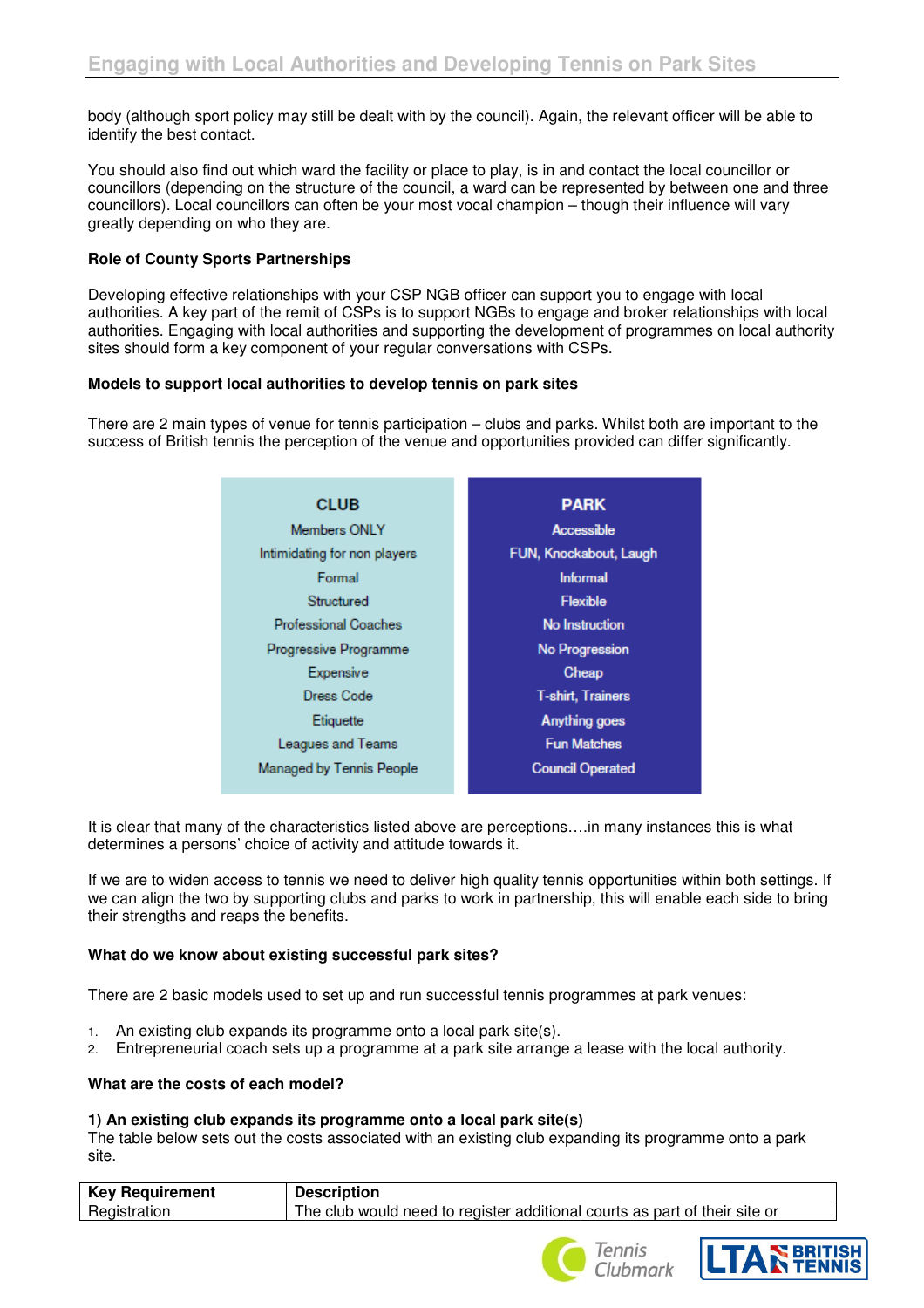|                             | register the site in its own right.                                             |  |  |  |
|-----------------------------|---------------------------------------------------------------------------------|--|--|--|
| Lease agreement with local  | Outlines the terms and conditions of using the park/community courts. There     |  |  |  |
| authority                   | are 2 options either the club pays a rental fee to the LA on the condition that |  |  |  |
|                             | the LA maintains the facilities or the club has a FREE lease or peppercorn      |  |  |  |
|                             | rent in exchange for managing and maintaining the facilities, i.e. sinking fund |  |  |  |
|                             | created will replace any rent paid. See template.                               |  |  |  |
| Secure locks on gates       | Approximately £2000 to install per gate, which allows courts to remain secure   |  |  |  |
|                             | and only allows access to those with a key fob                                  |  |  |  |
| Key fobs                    | Approximately £5 per fob, which can be purchased through the council or         |  |  |  |
|                             | $club$ or both $-$ it provides access to the facility and can be deactivated on |  |  |  |
|                             | expiry of membership. The club can sell the key fobs for a small fee to         |  |  |  |
|                             | generate a profit or invest in the sinking fund.                                |  |  |  |
| <b>Court Booking System</b> | The club may already use an electronic booking system, with online access,      |  |  |  |
|                             | so difficult to associate a cost with this resource. However, there are a       |  |  |  |
|                             | number of affordable online booking options available including BookIt          |  |  |  |
| Membership System           | The 'park' membership can be simply added into the existing membership          |  |  |  |
|                             | system; administered by the secretary or electronic system if in place.         |  |  |  |
| Promotion                   | This access/park membership scheme can be promoted throughout the               |  |  |  |
|                             | tennis club, existing members as well as in conjunction with the local          |  |  |  |
|                             | authority and current sources of promotion i.e. local magazines, leisure        |  |  |  |
|                             | centres, shopping centres etc                                                   |  |  |  |

#### **2) Entrepreneurial coach sets up a 'club' at a park site, which provides additional streams of income from membership fees, café sales and pro shop sales.**

| <b>Key Requirement</b>      | <b>Description</b>                                                                                                                                     |
|-----------------------------|--------------------------------------------------------------------------------------------------------------------------------------------------------|
| Registration                | NEW P2P will be able to register for the introductory price of £200, which will                                                                        |
|                             | provide all the benefits required to operate responsibly on start up.                                                                                  |
| Lease agreement with        | Outlines the terms and conditions of using the park/community courts – ideal                                                                           |
| local authority             | scenario is to have FREE or peppercorn rent in exchange for managing and                                                                               |
|                             | maintaining the facilities, i.e. sinking fund created will replace any rent paid.                                                                      |
|                             | Alternatively the coach could pay a rental fee to the LA on the condition that                                                                         |
|                             | the LA maintain the facilities. See template                                                                                                           |
| Secure locks on gates       | Approximately £2000 to install per gate, which allows courts to remain secure                                                                          |
|                             | and only allows access to those with a key fob. The coach can sell the key                                                                             |
|                             | fobs for a small fee to generate a profit or invest in the sinking fund.                                                                               |
| Key fobs                    | Approximately £5 per fob, which can be purchased through the council or<br>coach direct – it provides access to the facility and can be deactivated on |
|                             | expiry of membership                                                                                                                                   |
| <b>Court Booking System</b> | The coach may invest in an online booking system or utilise the services of                                                                            |
|                             | an existing nearby leisure/council facility.                                                                                                           |
| Membership System           | The coach can manage the users and set up a 'membership' system, which                                                                                 |
|                             | will provide income to support the overall running costs including                                                                                     |
|                             | administration, security gates/fobs and in time sinking fund.                                                                                          |
| Secondary Spend             | If the park facility has an onsite café, this could be used to generate                                                                                |
|                             | secondary spend which further increases income and helps contribute to                                                                                 |
|                             | covering running costs. NB. Something to consider writing into the lease                                                                               |
|                             | agreement.                                                                                                                                             |
| Promotion                   | Promotion can be through the local authority and other local services i.e. local                                                                       |
|                             | magazines, leisure centres, shopping centres etc                                                                                                       |

Both models combine 'club infrastructure' with 'park appeal' to maximise the differences between the two set ups, with the following benefits: attraction, retention, utilising existing systems, enhanced programme of activity and new promotional opportunities through wider partners.

Although all the above models are successful, in the next section we will explore model 1 (existing club expands its programme onto a local park site) in more detail.

# **A visual of the key elements of 'club' and 'park' working together**

| Public Liability Insurance       | <b>LTA REGISTERED CLUB</b> | Promotion on LTA website |  |
|----------------------------------|----------------------------|--------------------------|--|
| Specialist Maintenance Knowledge | Managed by 'tennis' people |                          |  |
|                                  |                            |                          |  |
| Categorised/Structured           | Existing process           | Progressive              |  |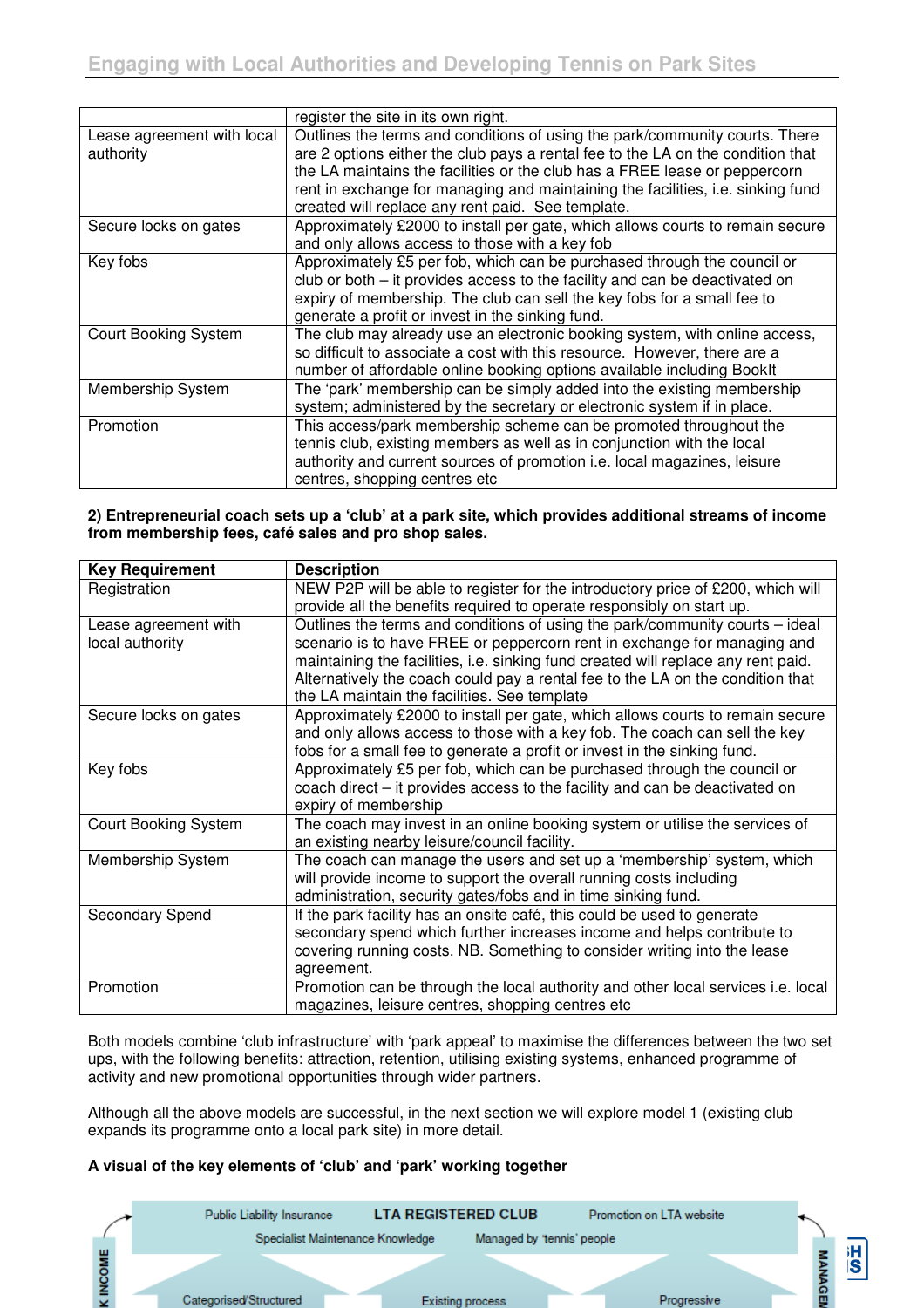# **How linking parks to clubs can support us to grow and sustain the sport?**

#### **Attraction**

Parks attract a wider audience as it appeals to all ages and abilities, also non traditional tennis types – these new/seasonal players may be interested in having more structured coaching/competition if it were available in an informal environment. The really keen players may then progress into players that access the main club programme and eventually join as full club members.

### **Retention**

Taking ownership of some additional park courts will increase the number of court hours available to all existing club members, providing a larger facility. The programme can also expand, as to can the number of teams, competitions, coaches and in time, members. The tennis offering is enhanced and members feel like they are getting better value for money. New park members are welcomed into a club structure in an informal manner, which may help to retain casual players who would not join a traditional club.

#### **Utilising existing systems**

Creating a 'bolt-on' park membership is easily incorporated into an existing club membership system, either on a specific software package or a basic excel managed system. By creating a sub category of membership, park players will feel like they are part of a well managed set up, whilst still be flexible, affordable and catering for their needs. The club ensures that all park members are covered by the club's public liability insurance and can also offer FREE BTM to these 'casual' members.

Expenditure for staffing, administration and management are minimal, as systems and staff/volunteers are already in place to support membership, bookings and coaching activity.

### **Managing an expanding programme**

As the club will be managing the park site, they can utilise the courts to support activity that may require more court time, which is currently not available at the club, i.e. HPC/Performance programme. Members feel that they are given enough opportunity to use the facilities and have the ability to play on other sites as and when suits. Park members are also exposed to other aspects of tennis that they would not typically see happen on a community/public facility. This may create more interest and support the promotion of performance level tennis.

### **Promotional Opportunities**